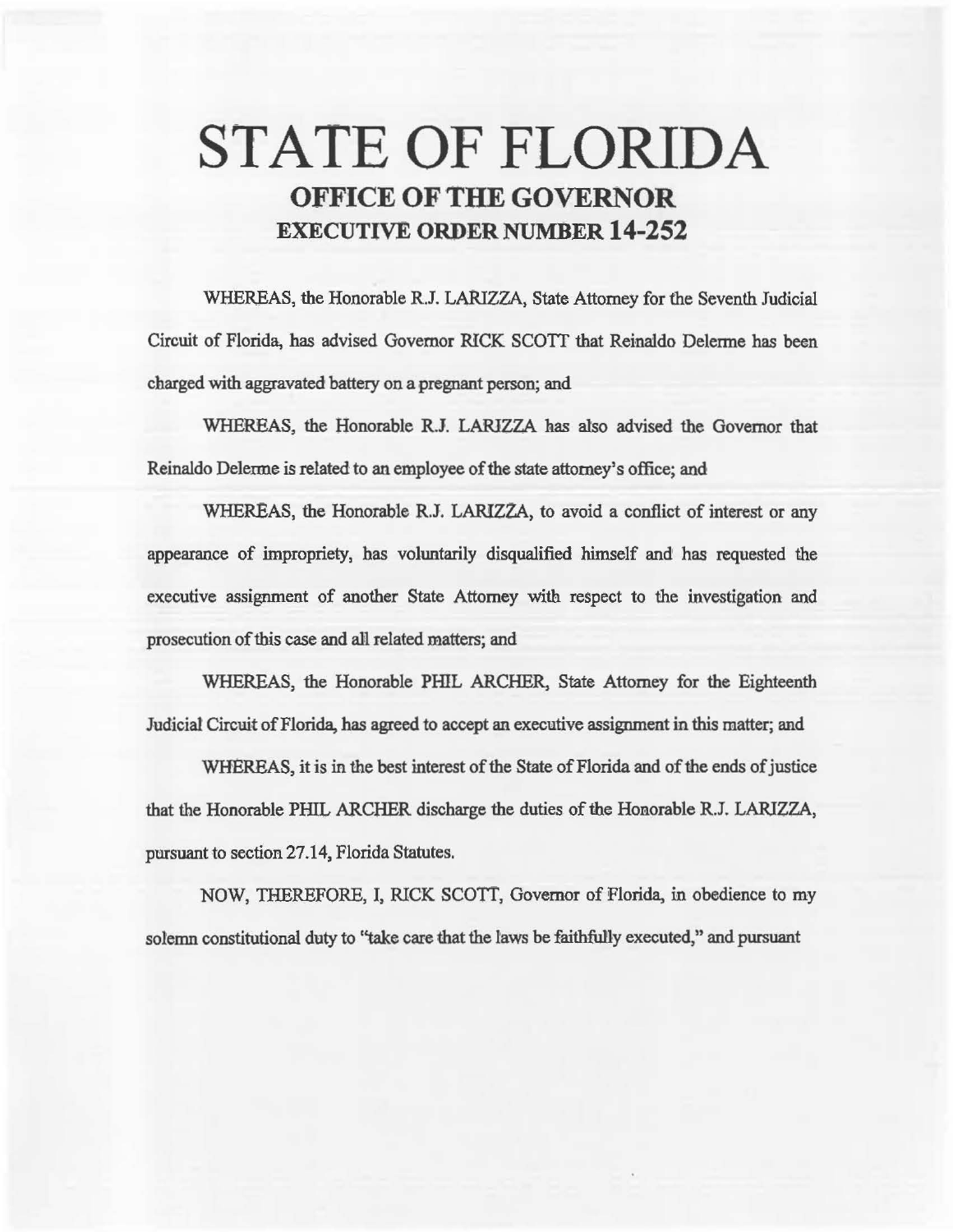to the Constitution and laws of 1he State of Florida, issue the following Executive Order, effective immediately:

## Section I.

The Honorable PIHL ARCHER, State Attorney for the Eighteenth Judicial Circuit of Florida, referred to as the "Assigned State Attomey/' is assigned to discharge the duties of the Honorable R.J. LARIZZA, State Attorney for the Seventh Judicial Circuit of Florida, as they relate to the investigation, prosecution and all matters related to Reinaldo Delerme. Section 2.

The Assigned State Attorney or one or more Assistant State Attorneys and Investigators, who have been designated by the Assigned State Attorney, shall proceed immediately to the Seventh Judicial Circuit of Florida, and are vested with the authority to perform the duties prescribed herein.

## Section 3.

All residents of the Seventh Judicial Circuit are requested, and all public officials are directed, to cooperate and render whatever assistance is necessary to the Assigned State Attorney, so that justice may be served.

## Section 4.

The period of this Executive Assignment shall be for one (1) year, to and including September 12, 2015.